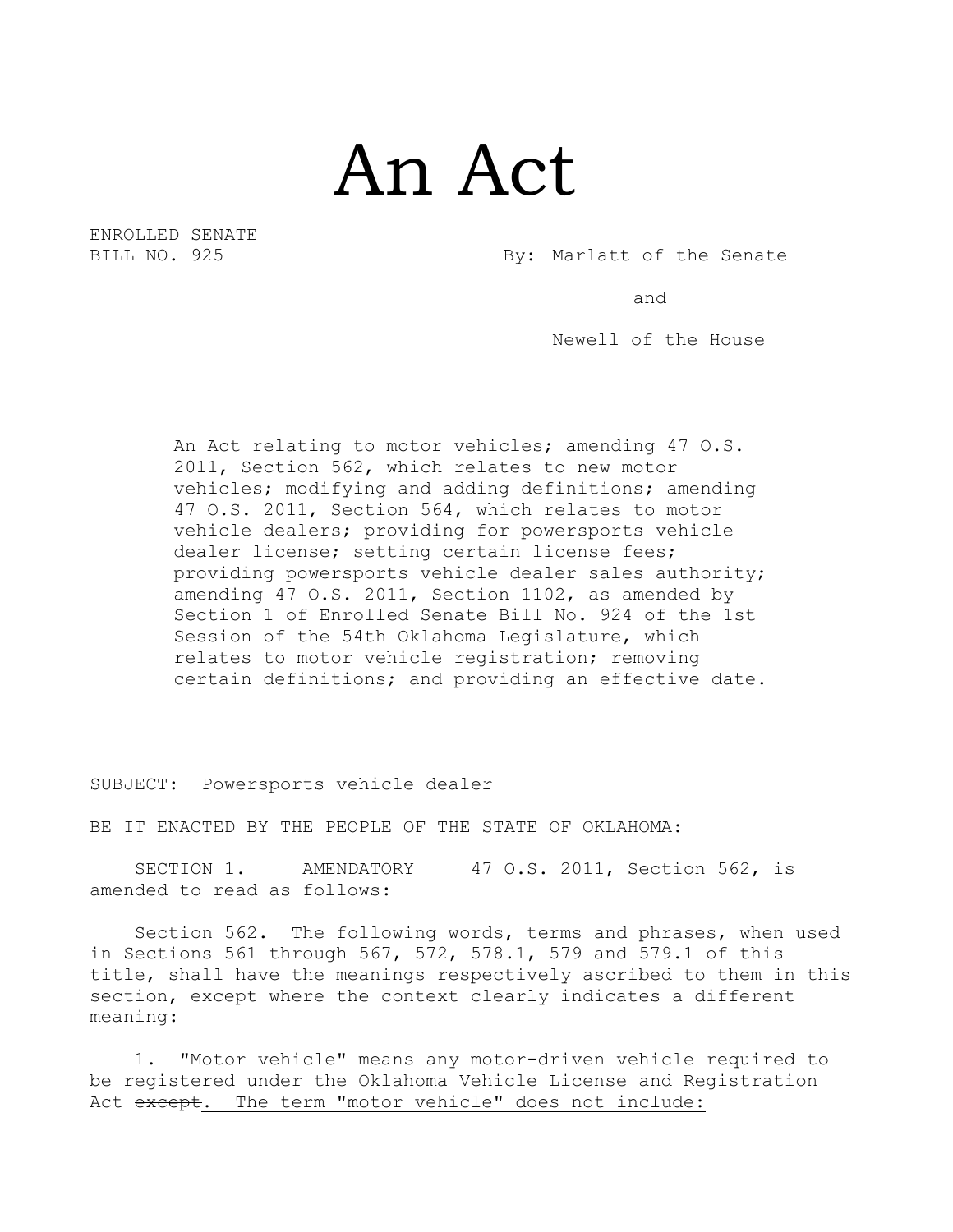- a. recreational vehicles, as defined in the Recreational Vehicle Franchise Act, or
- b. all-terrain vehicles, utility vehicles, and motorcycles used exclusively for off-road use which are sold by a retail implement dealer;

2. "New motor vehicle dealer" means any person, firm, association, corporation or trust not excluded by this paragraph who sells, offers for sale, advertises to sell, leases or displays new motor vehicles and holds a bona fide contract or franchise in effect with a manufacturer or distributor authorized by the manufacturer to make predelivery preparation of such vehicles sold to purchasers and to perform post-sale work pursuant to the manufacturer's or distributor's warranty. As used herein, "authorized predelivery preparation" means the rendition by the dealer of services and safety adjustments on each new motor vehicle in accordance with the procedure and safety standards required by the manufacturer of the vehicle to be made before its delivery to the purchaser. "Performance of authorized post-sale work pursuant to the warranty", as used herein, means the rendition of services which are required by the terms of the warranty that stands extended to the vehicle at the time of its sale and are to be made in accordance with the safety standards prescribed by the manufacturer. The term includes premises or facilities at which a person engages only in the repair of motor vehicles if repairs are performed pursuant to the terms of a franchise and motor vehicle manufacturer's warranty. However, the term shall not include premises or facilities at which a new motor vehicle dealer or dealers within the area of responsibility of such dealer or dealers as defined in the manufacturer's franchise agreement of such dealer or dealers performs motor vehicle repairs pursuant to the terms of a franchise and motor vehicle manufacturer's warranty. For the purpose of Sections 561 through 567, 572, 578.1, 579 and 579.1 of this title, the terms "new motor vehicle dealer" and "new motor vehicle dealership" shall be synonymous. The term "new motor vehicle dealer" does not include:

> a. receivers, trustees, administrators, executors, guardians or other persons appointed by or acting under judgment or order of any court,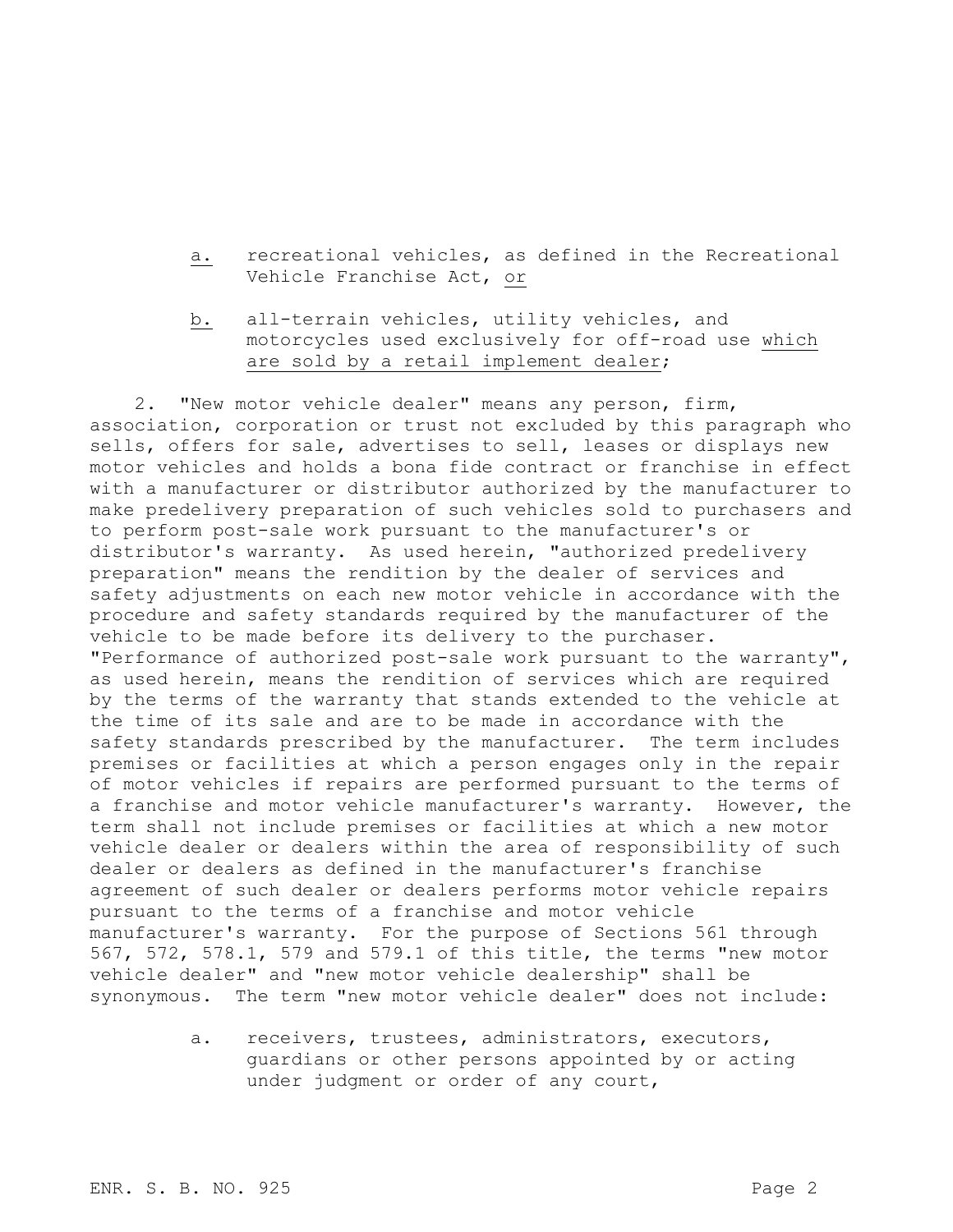- b. public officers while performing or in operation of their duties, or
- c. employees of persons, corporations or associations enumerated in subparagraph a of this paragraph when engaged in the specific performance of their duties as such employees;

3. "Motor vehicle salesperson" means any person who, for gain or compensation of any kind, either directly or indirectly, regularly or occasionally, by any form of agreement or arrangement, sells or negotiates for the sale of any new motor vehicle for any new motor vehicle dealer to any one or more third parties;

4. "Commission" means the Oklahoma Motor Vehicle Commission;

5. "Manufacturer" means any person, firm, association, corporation or trust, resident or nonresident, who manufactures or assembles new and unused motor vehicles or who engages in the fabrication or assembly of motorized vehicles of a type required to be registered in the State of Oklahoma;

6. "Distributor" means any person, firm, association, corporation or trust, resident or nonresident, who, being authorized by the original manufacturer, in whole or in part sells or distributes new and unused motor vehicles to motor vehicle dealers, or who maintains distributor representatives;

7. "Factory branch" means any branch office maintained by a person, firm, association, corporation or trust who manufactures or assembles motor vehicles for the sale of motor vehicles to distributors, or for the sale of motor vehicles to motor vehicle dealers, or for directing or supervising, in whole or in part, its representatives;

8. "Distributor branch" means any branch office similarly maintained by a distributor for the same purposes a factory branch is maintained;

9. "Factory representative" means any officer or agent engaged as a representative of a manufacturer of motor vehicles or by a factory branch, for the purpose of making or promoting the sale of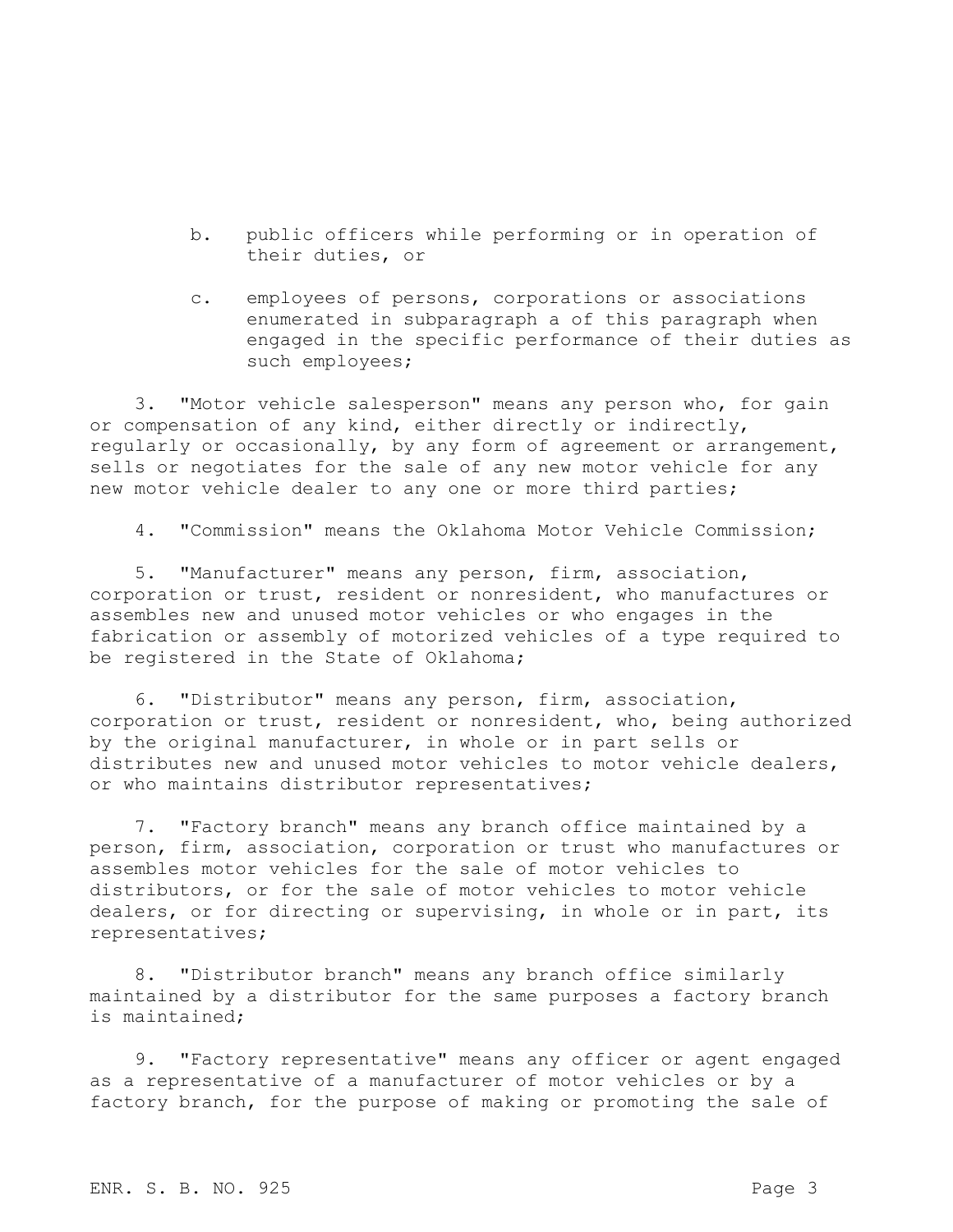its motor vehicles, or for supervising or contacting its dealers or prospective dealers;

10. "Distributor representative" means any person, firm, association, corporation or trust and each officer and employee thereof engaged as a representative of a distributor or distributor branch of motor vehicles, for the purpose of making or promoting the sale of its motor vehicles, or for supervising or contacting its dealers or prospective dealers;

11. "Franchise" means any contract or agreement between a motor vehicle dealer and a manufacturer of a new motor vehicle or its distributor or factory branch by which the dealer is authorized to engage in the business of selling any specified make or makes of new motor vehicles;

12. "New or unused motor vehicle" means a vehicle which is in the possession of the manufacturer or distributor or has been sold only to the holder of a valid selling agreement, franchise or contract, granted by the manufacturer or distributor for the sale of that make of new vehicle so long as the manufacturer's statement of origin has not been assigned to anyone other than a licensed franchised new motor vehicle dealer of the same line-make;

13. "Area of responsibility" means the geographical area, as designated by the manufacturer, factory branch, factory representative, distributor, distributor branch or distributor representative, in which the new motor vehicle dealer is held responsible for the promotion and development of sales and rendering of service for the make of motor vehicle for which the motor vehicle dealer holds a franchise or selling agreement;

14. "Off premises" means at a location other than the address designated on the new motor vehicle dealer's license;

15. "Sponsoring entity" means any person, firm, association, corporation or trust which has control, either permanently or temporarily, over the real property upon which the off-premise sale or display is conducted;

16. "Product" means new motor vehicles and new motor vehicle parts;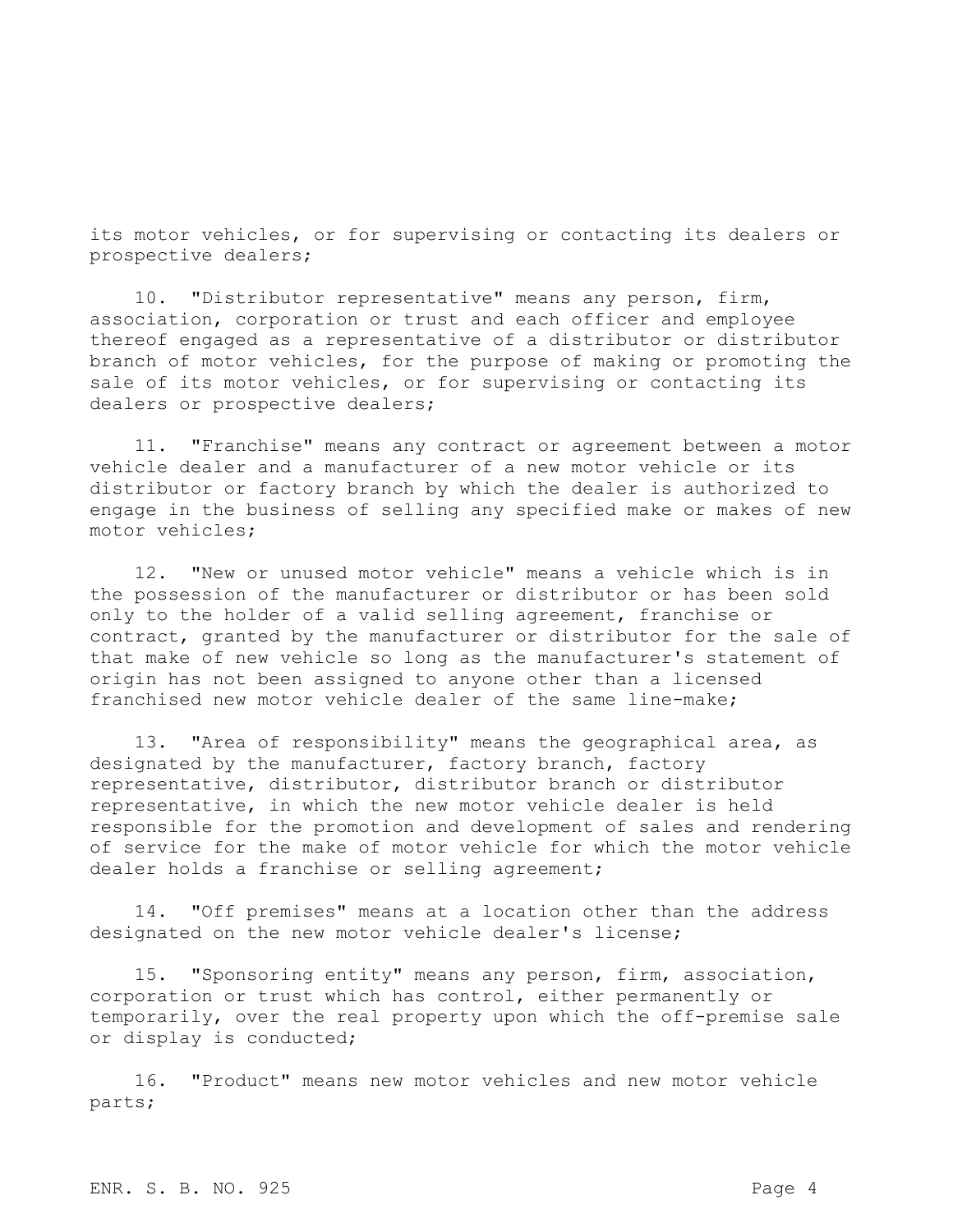17. "Service" means motor vehicle warranty repairs including both parts and labor;

18. "Lead" means a consumer contact in response to a factory program designed to generate interest in purchasing or leasing a new motor vehicle;

19. "Sell or sale" means to sell or lease; and

20. "Factory" means a manufacturer, distributor, factory branch, distributor branch, factory representative or distributor representative, which manufactures or distributes vehicle products;

21. "Powersports vehicle" means motorcycles, scooters, mopeds, all-terrain vehicles, and utility vehicles;

22. "Powersports vehicle dealer" means any person, firm, or corporation who is in the business of selling any new powersports vehicles except for retail implement dealers; and

23. "Retail implement dealer" means a business engaged primarily in the sale of farm tractors as defined in Section 1-118 of this title or implements of husbandry as defined in Section 1-125 of this title or a combination thereof.

SECTION 2. AMENDATORY 47 O.S. 2011, Section 564, is amended to read as follows:

Section 564. A. It shall be unlawful for any person, firm, association, corporation or trust to engage in business as, or serve in the capacity of, or act as a motor vehicle dealer, or motor vehicle salesperson, or manufacturer or distributor of new motor vehicles, or factory branch, distributor branch or factory representative or distributor representative, as such, in this state without first obtaining a license therefor as provided for by law. Any person, firm, association, corporation or trust engaging in more than one of such capacities or having more than one place where such business is carried on or conducted shall be required to obtain and hold a current license for each thereof. Provided that, a new motor vehicle dealer's license shall authorize one person to sell without a salesperson's license in the event such person shall be the owner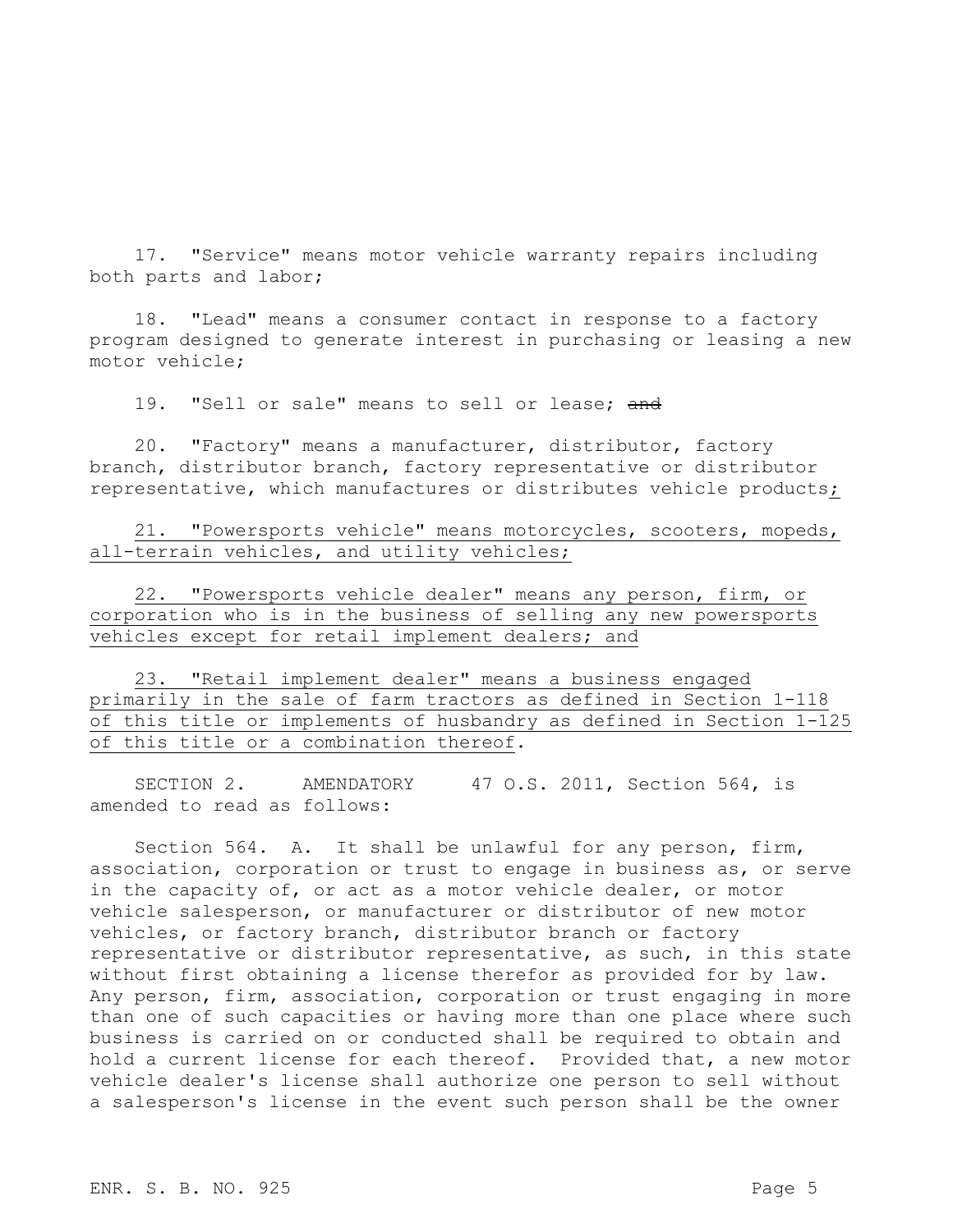of a proprietorship, or the person designated as principal in the dealer's franchise or the managing officer or one partner if no principal person is named in the franchise.

B. Applications for licenses required to be obtained under provisions of Section 561 et seq. of this title shall be verified by the oath or affirmation of the applicant and shall be on forms prescribed by the Oklahoma Motor Vehicle Commission and furnished to such applicants, and shall contain such information as the Commission deems necessary to enable it to fully determine the qualifications and eligibility of the several applicants to receive the license or licenses applied for. The Commission shall require in such application, or otherwise, information relating to the applicant's financial standing, the applicant's business integrity, whether the applicant has an established place of business and is primarily engaged in the pursuit, avocation or business for which a license, or licenses, are applied for, and whether the applicant is able to properly conduct the business for which a license, or licenses, are applied for, and such other pertinent information consistent with the safeguarding of the public interest and the public welfare. All such applications for license or licenses shall be accompanied by the appropriate fee or fees therefor in accordance with the schedule thereof hereinafter set out. In the event any such application is denied and the license applied for is not issued, the entire license fee shall be returned to the applicant. All licenses issued under the provisions of Section 561 et seq. of this title shall expire on June 30, following the date of issue and shall be nontransferable. All applications for renewal of a license for a new motor vehicle dealer, salesperson, manufacturer, distributor or manufacturer's or distributor's representative shall be submitted by June 1 of each year, and such license or licenses will be issued by July 1. If applications have not been made for renewal of licenses at the times described in this subsection, it shall be illegal for any person to represent himself or herself and act as a dealer, salesperson, manufacturer, distributor or manufacturer's or distributor's representative. Motor license agents will be notified not to accept such dealers' titles until such time as licenses have been issued by the Commission.

Dealers' payrolls and other evidence will be checked to ascertain that all salespersons for such dealers are licensed.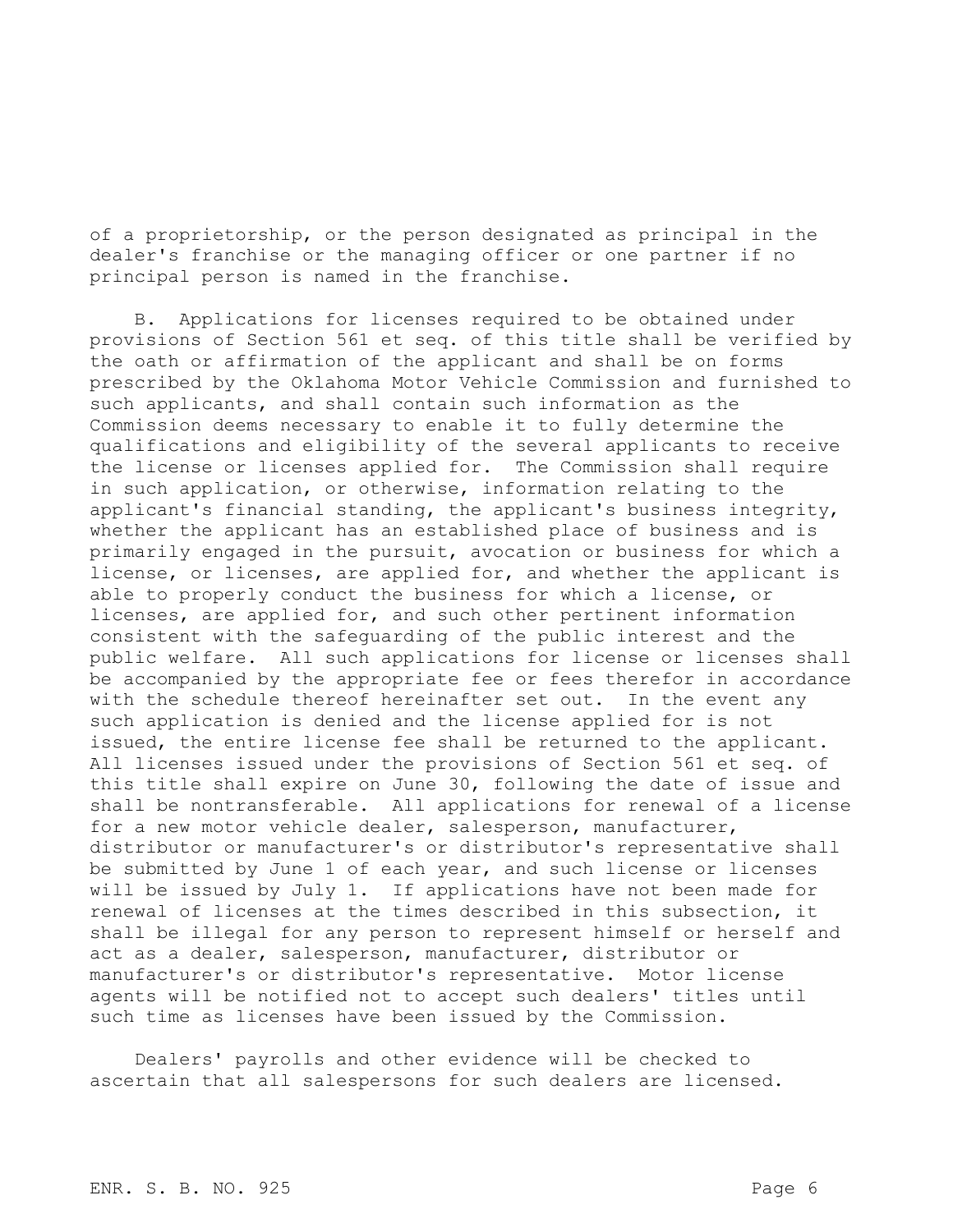C. The schedule of license fees to be charged and received by the Commission for the licenses issued hereunder shall be as follows:

1. For each factory branch or distributor branch, Four Hundred Dollars (\$400.00) initial fee with annual renewal fee of Three Hundred Dollars (\$300.00);

2. For each manufacturer or distributor of new motor vehicles, Four Hundred Dollars (\$400.00) initial fee with annual renewal fee of Three Hundred Dollars (\$300.00);

3. For each factory representative or distributor representative, One Hundred Dollars (\$100.00) annually;

4. For each new motor vehicle dealer, except powersports vehicle dealers, initial fee of Three Hundred Dollars (\$300.00) per franchise sold at each location licensed, with an annual renewal fee of One Hundred Dollars (\$100.00) per franchise sold at each location per year; and

5. For each powersports vehicle dealer, initial fee of Three Hundred Dollars (\$300.00) per manufacturer represented by the dealer at each location licensed, with an annual renewal fee of One Hundred Dollars (\$100.00) per manufacturer represented by the dealer at each location licensed per year; and

6. For each salesperson, Twenty-five Dollars (\$25.00) renewed annually.

D. The licenses issued to each new motor vehicle dealer, manufacturer, distributor, factory branch, distributor branch or representative, if a corporation, shall specify the location of the factory, office or branch thereof. In case such location is changed, the Commission may endorse the change of location on the license without charge unless the change of address triggers a relocation of a new motor vehicle dealer pursuant to the provisions of Section 578.1 of this title. The license of each dealer shall be posted in a conspicuous place in the dealer's place or places of business.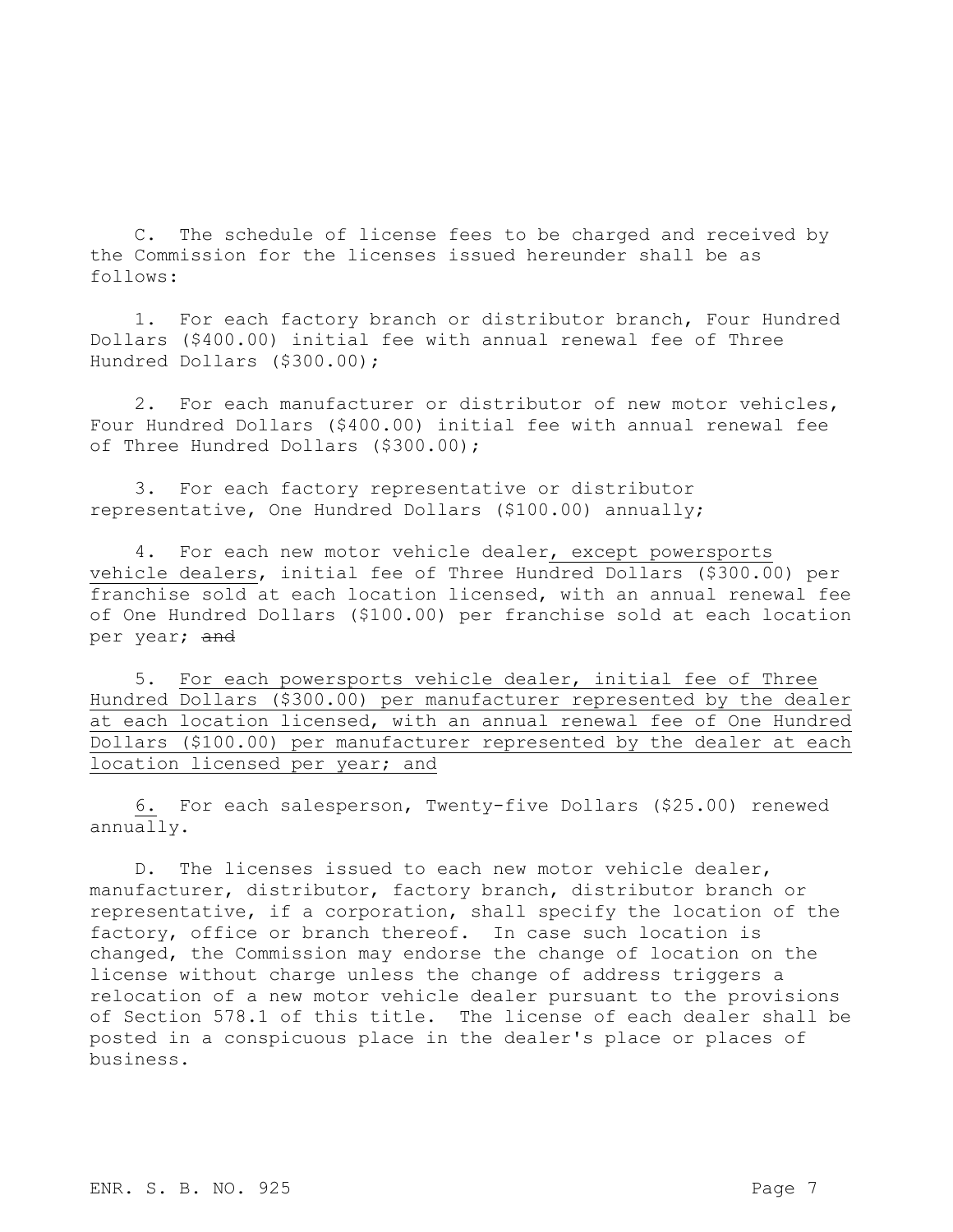Every motor vehicle salesperson, factory representative or distributor representative if an individual shall physically possess the license when engaged in business, and shall display same upon request. The name of the employer of such salesperson, factory representative or distributor representative shall be stated on the license and, in case of a change of employer, the holder of such license shall immediately mail same to the Commission for its endorsement of such change thereon. The Commission shall endorse each such change of employer on licenses for a fee of Ten Dollars (\$10.00).

E. The powersports dealer license shall only allow the sale of the specific types of powersports vehicles authorized by the manufacturer and agreed to by the powersports dealer.

SECTION 3. AMENDATORY 47 O.S. 2011, Section 1102, as amended by Section 1 of Enrolled Senate Bill No. 924 of the 1st Session of the 54th Oklahoma Legislature, is amended to read as follows:

Section 1102. As used in the Oklahoma Vehicle License and Registration Act:

1. "All-terrain vehicle" means a vehicle manufactured and used exclusively for off-highway use traveling on four or more nonhighway tires, and having a seat designed to be straddled by the operator and handlebars for steering;

2. "Carrying capacity" means the carrying capacity of a vehicle as determined or declared in tons of cargo or payload by the owner; provided, that such declared capacity shall not be less than the minimum tonnage capacity fixed, listed or advertised by the manufacturer of any vehicle;

3. "Certificate of title" means a document which is proof of legal ownership of a motor vehicle as described and provided for in Section 1105 of this title;

4. "Chips and oil" or the term "road oil and crushed rock" means, with respect to materials authorized for use in the surfacing of roads or highways in this title or in any equivalent statute pertaining to road or highway surfacing in the State of Oklahoma,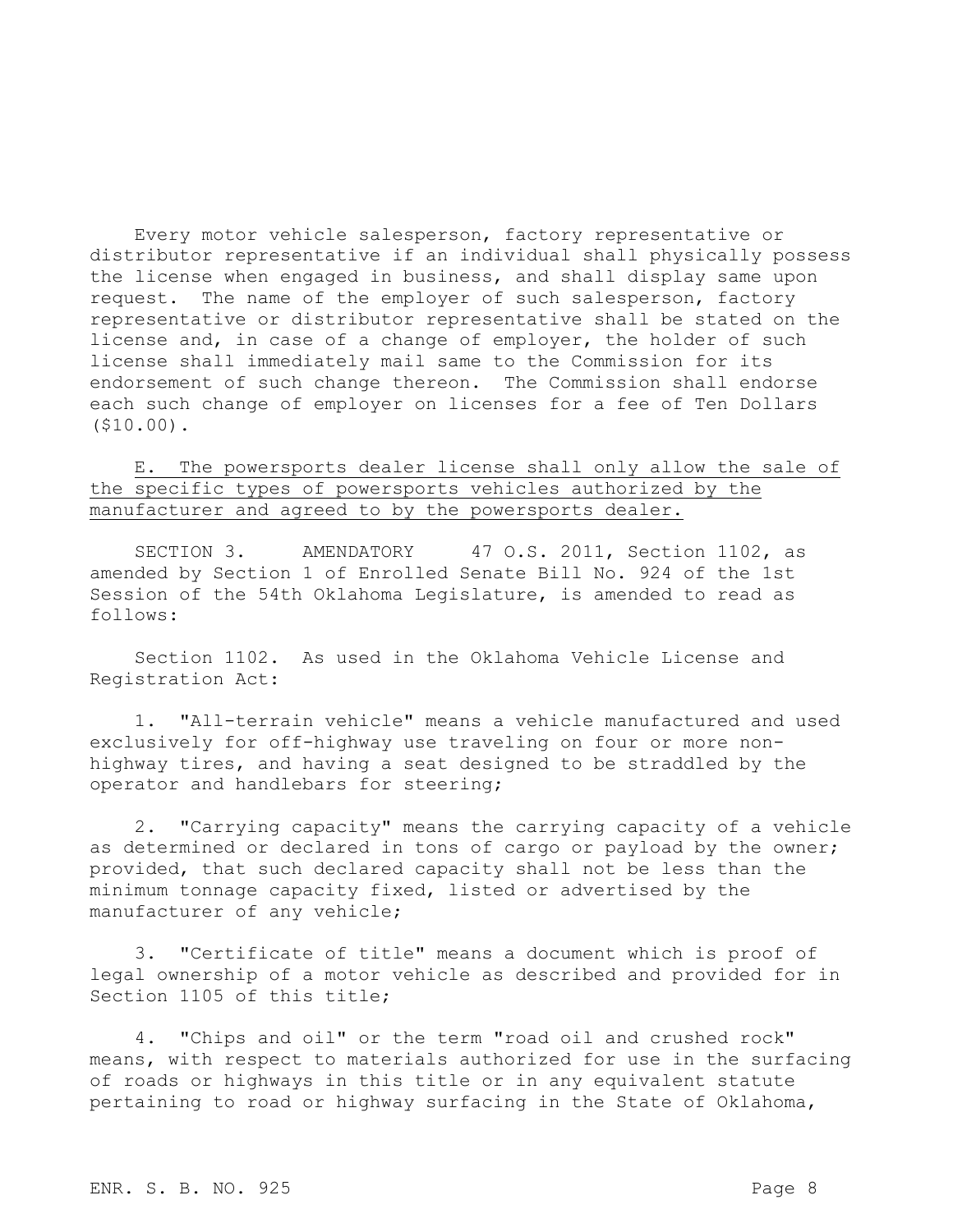any asphaltic materials. Wherever chips and oil or road oil and crushed rock are authorized for use in the surfacing of roads or highways in this state, whether by the Department of Transportation, or by the county commissioners, or other road building authority subject to the Oklahoma Vehicle License and Registration Act, asphaltic materials are also authorized for use in such surfacing and construction;

5. "Combined laden weight" means the weight of a truck or station wagon and its cargo or payload transported thereon, or the weight of a truck or truck-tractor plus the weight of any trailers or semitrailers together with the cargo or payload transported thereon;

6. "Commercial trailer" means any trailer, as defined in Section 1-180 of this title, or semitrailer, as defined in Section 1-162 of this title, when such trailer or semitrailer is used primarily for business or commercial purposes;

7. "Commercial trailer dealer" means any person, firm or corporation engaged in the business of selling any new and unused, or used, or both new and used commercial trailers;

8. "Commercial vehicle" means any vehicle over eight thousand (8,000) pounds combined laden weight used primarily for business or commercial purposes. Each motor vehicle being registered pursuant to the provisions of this section shall have the name of the commercial establishment or the words "Commercial Vehicle" permanently and prominently displayed upon the outside of the vehicle in letters not less than two (2) inches high. Such letters shall be in sharp contrast to the background and shall be of sufficient shape and color as to be readily legible during daylight hours, from a distance of fifty (50) feet while the vehicle is not in motion;

9. "Commission" or "Tax Commission" means the Oklahoma Tax Commission;

10. "Construction machinery" means machines or devices drawn as trailers which are designed and used for construction, tree trimming and waste maintenance projects, which derive no revenue from the transportation of persons or property, whose use of the highway is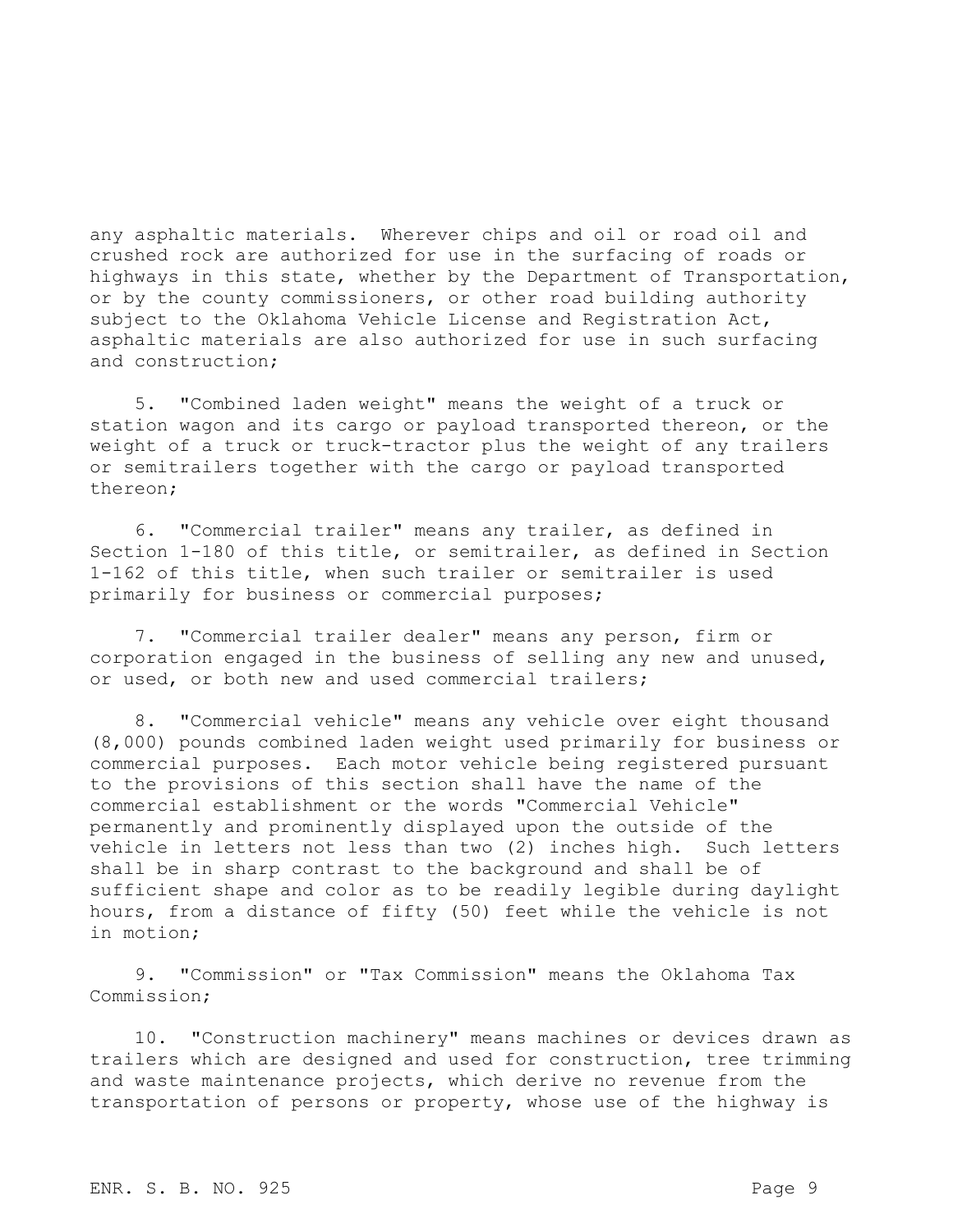only incidental and which are not mounted or affixed to another vehicle; provided, construction machinery shall not include implements of husbandry as defined in Section 1-125 of this title;

11. "Dealer" means any person, firm, association, corporation or trust who sells, solicits or advertises the sale of new and unused motor vehicles and holds a bona fide contract or franchise in effect with a manufacturer or distributor of a particular make of new or unused motor vehicle or vehicles for the sale of same;

12. "Mini-truck" means a foreign-manufactured import or domestic-manufactured vehicle powered by an internal combustion engine with a piston or rotor displacement of one thousand cubic centimeters (1,000 cu cm) or less, which is sixty-seven (67) inches or less in width, with an unladen dry weight of three thousand four hundred (3,400) pounds or less, traveling on four or more tires, having a top speed of approximately fifty-five (55) miles per hour, equipped with a bed or compartment for hauling, and having an enclosed passenger cab;

13. "Interstate commerce" means any commerce moving between any place in a state and any place in another state or between places in the same state through another state;

14. "Laden weight" means the combined weight of a vehicle when fully equipped for use and the cargo or payload transported thereon; provided, that in no event shall the laden weight be less than the unladen weight of the vehicle fully equipped for use, plus the manufacturer's rated carrying capacity;

15. "Local authorities" means every county, municipality or local board or body having authority to adopt police regulations under the Constitution and laws of this state;

16. "Low-speed electrical vehicle" means any four-wheeled electrical vehicle that is powered by an electric motor that draws current from rechargeable storage batteries or other sources of electrical current and whose top speed is greater than twenty (20) miles per hour but not greater than twenty-five (25) miles per hour and is manufactured in compliance with the National Highway Traffic Safety Administration standards for low-speed vehicles in 49 C.F.R. 571.500;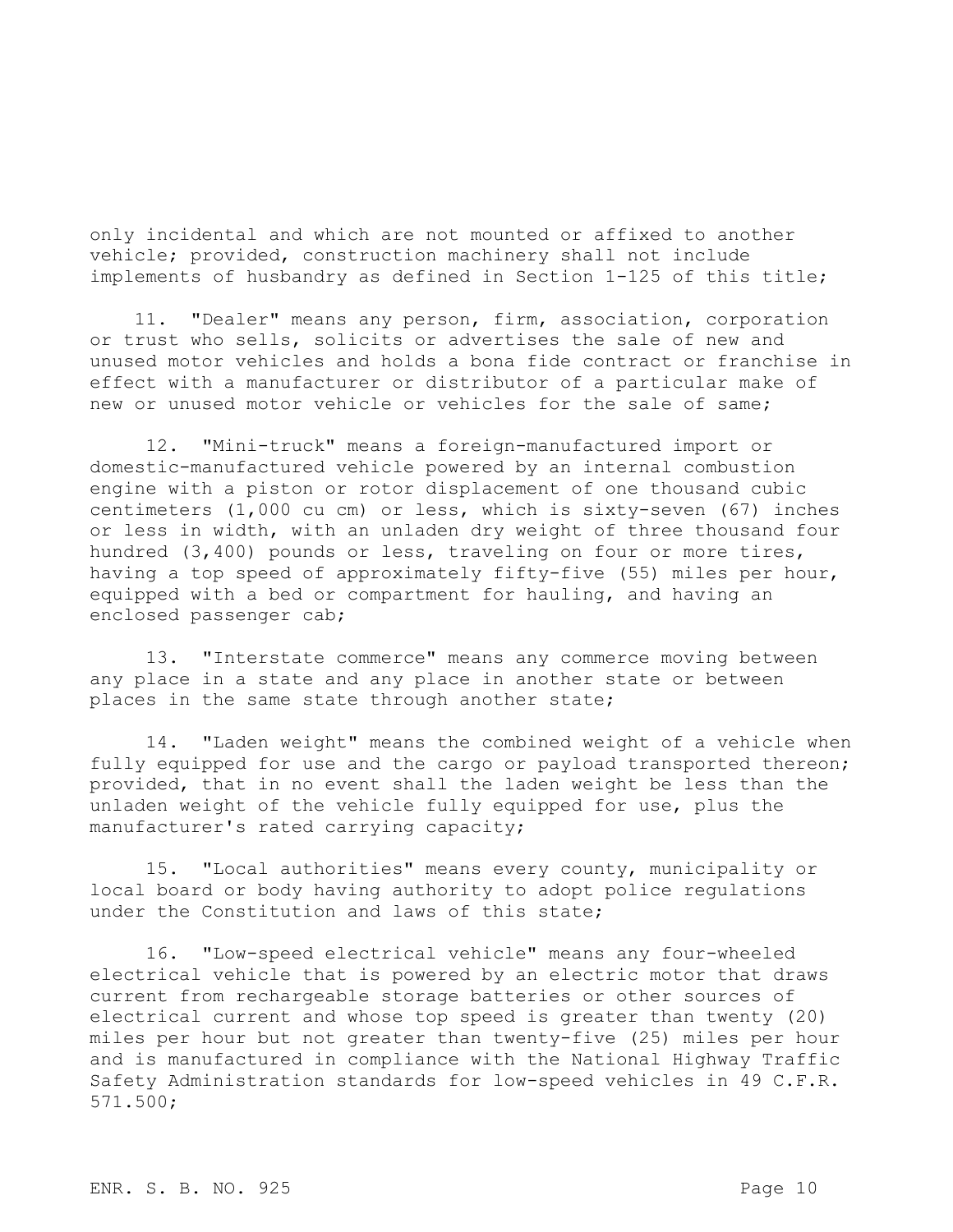17. "Manufactured home" means a residential dwelling built in accordance with the National Manufactured Housing Construction and Safety Standards Act of 1974, 42 U.S.C., Section 5401 et seq., and rules promulgated pursuant thereto and the rules promulgated by the Oklahoma Used Motor Vehicle and Parts Commission pursuant to Section 582 of this title;

18. "Manufactured home dealer" means any person, firm or corporation engaged in the business of selling any new and unused, or used, or both new and used manufactured homes. Such information and a valid franchise letter as proof of authorization to sell any such new manufactured home product line or lines shall be attached to the application for a dealer license to sell manufactured homes. "Manufactured home dealer" shall not include any person, firm or corporation who sells or contracts for the sale of the dealer's own personally titled manufactured home or homes. No person, firm or corporation shall be considered a manufactured home dealer as to any manufactured home purchased or acquired by such person, firm or corporation for purposes other than resale; provided, that the restriction set forth in this sentence shall not prevent an otherwise qualified person, firm or corporation from utilizing a single manufactured home as a sales office;

19. "Medium-speed electrical vehicle" means any selfpropelled, electrically powered four-wheeled motor vehicle, equipped with a roll cage or crush-proof body design, whose speed attainable in one (1) mile is more than thirty (30) miles per hour but not greater than thirty-five (35) miles per hour;

20. "Motor license agent" means any person appointed, designated or authorized by the Oklahoma Tax Commission to collect the fees and to enforce the provisions provided for in the Oklahoma Vehicle License and Registration Act;

21. "New vehicle" or "unused vehicle" means a vehicle which has been in the possession of the manufacturer, distributor or wholesaler or has been sold only by the manufacturer, distributor or wholesaler to a dealer;

22. "Nonresident" means any person who is not a resident of this state;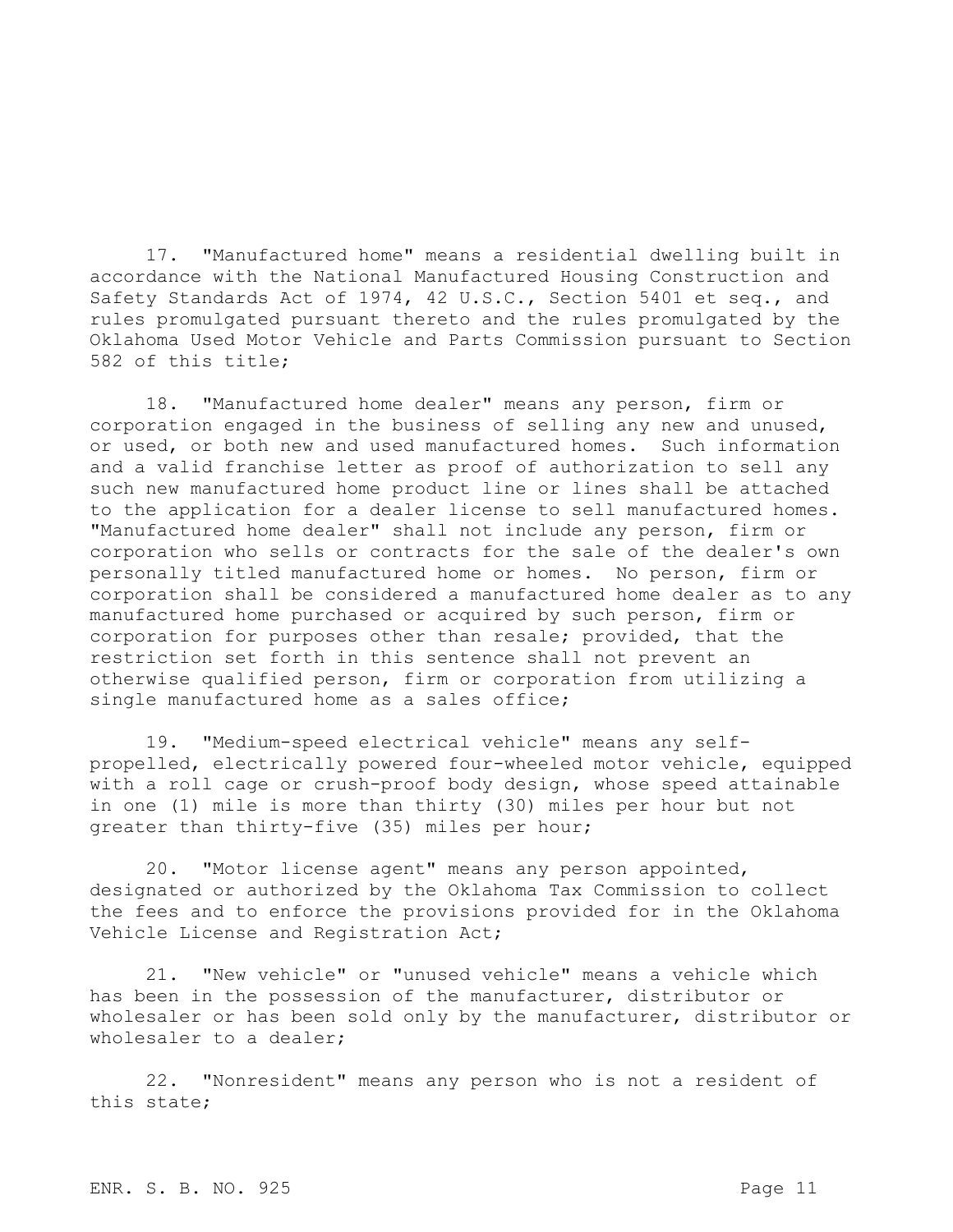23. "Off-road motorcycle" means any motorcycle, as defined in Section 1-135 of this title, when such motorcycle has been manufactured for and used exclusively off roads, highways and any other paved surfaces;

24. "Owner" means any person owning, operating or possessing any vehicle herein defined;

25. "Person" means any individual, copartner, joint venture, association, corporation, limited liability company, estate, trust, business trust, syndicate, the State of Oklahoma, or any county, city, municipality, school district or other political subdivision thereof, or any group or combination acting as a unit, or any receiver appointed by the state or federal court;

26. "Powersports vehicle" means motorcycles, scooters, mopeds, all-terrain vehicles, and utility vehicles;

27. "Powersports vehicle dealer" means any person, firm, or corporation who is in the business of selling any new and unused or used, or both new and used powersports vehicles except for those dealers engaged principally in agricultural or farm implement sales;

 $-28.$  "Rebodied vehicle" means a vehicle:

- a. which has been assembled using a new body or new major component which is of the identical type as the original vehicle and is licensed by the manufacturer of the original vehicle and other original, new or reconditioned parts. For purposes of this paragraph, "new body or new major component" means a new body, cab, frame, front end clip or rear end clip, and
- b. which is not a salvage, rebuilt, or junked vehicle as defined by paragraph 1, 2, or 6 of subsection A of Section 1105 of this title, and
- c. for which the Tax Commission has assigned or will assign a new identifying number;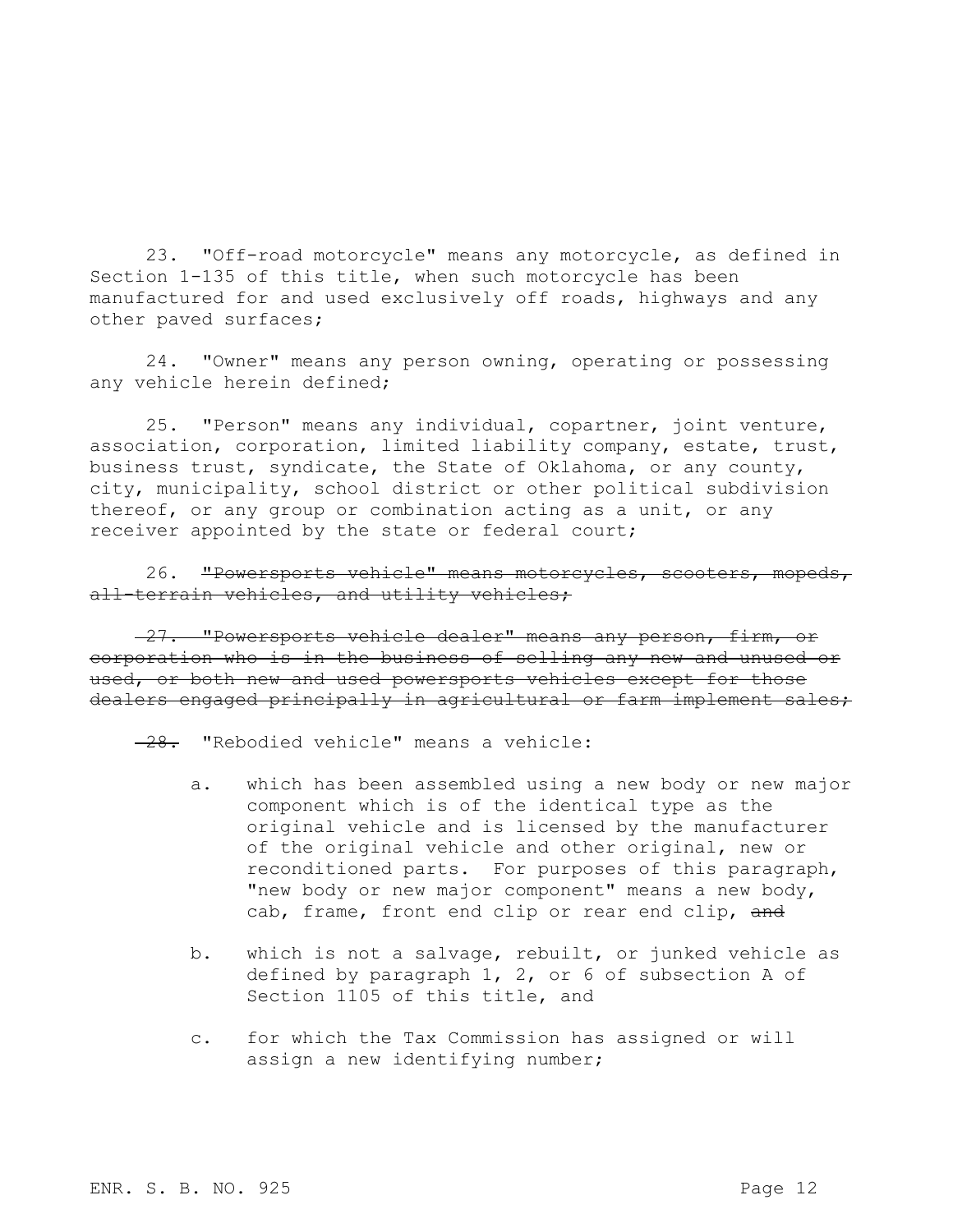29. 27. "Recreational off-highway vehicle" means a vehicle manufactured and used exclusively for off-highway use, traveling on four or more non-highway tires, having non-straddle seating and which is steered by a steering wheel;

30. 28. "Recreational vehicle" means every vehicle which is built on or permanently attached to a self-propelled motor chassis or chassis cab which becomes an integral part of the completed vehicle and is capable of being operated on the highways. In order to qualify as a recreational vehicle pursuant to this paragraph such vehicle shall be permanently constructed and equipped for human habitation, having its own sleeping and kitchen facilities, including permanently affixed cooking facilities, water tanks and holding tank with permanent toilet facilities. Recreational vehicle shall not include manufactured homes or any vehicle with portable sleeping, toilet and kitchen facilities which are designed to be removed from such vehicle;

31. 29. "Remanufactured vehicle" means a vehicle which has been assembled by a vehicle remanufacturer using a new body and which may include original, reconditioned, or remanufactured parts, and which is not a salvage, rebuilt, or junked vehicle as defined by paragraphs 1, 2, and 6, respectively, of subsection A of Section 1105 of this title;

32. 30. "Rental trailer" means all small or utility trailers or semitrailers constructed and suitable for towing by a passenger automobile and designed only for carrying property, when the trailers or semitrailers are owned by, or are in the possession of, any person engaged in renting or leasing such trailers or semitrailers for intrastate or interstate use or combined intrastate and interstate use;

33. 31. "Special mobilized machinery" means special purpose machines or devices, either self-propelled or drawn as trailers or semitrailers, which derive no revenue from the transportation of persons or property, whose use of the highway is only incidental, and whose useful revenue producing service is performed at destinations in an area away from the traveled surface of an established open highway;

34. 32. "State" means the State of Oklahoma;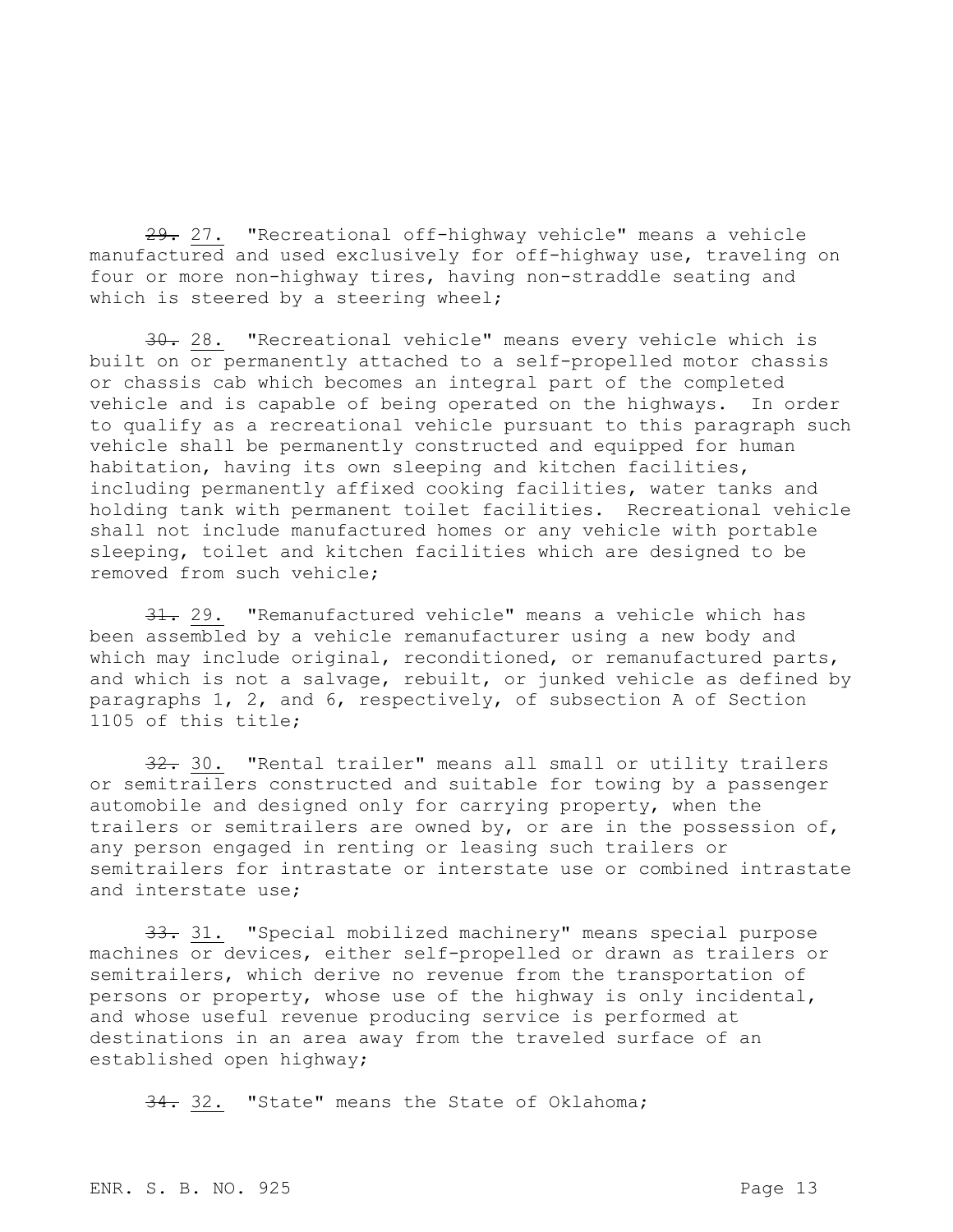35. 33. "Station wagon" means any passenger vehicle which does not have a separate luggage compartment or trunk and which does not have open beds, and has one or more rear seats readily lifted out or folded, whether same is called a station wagon or ranch wagon;

36. 34. "Travel trailer" means any vehicular portable structure built on a chassis, used as a temporary dwelling for travel, recreational or vacational use, and, when factory-equipped for the road, it shall have a body width not exceeding eight (8) feet and an overall length not exceeding forty (40) feet, including the hitch or coupling;

37. 35. "Travel trailer dealer" means any person, firm or corporation engaged in the business of selling any new and unused, or used, or both new and used travel trailers. Such information and a valid franchise letter as proof of authorization to sell any such new travel trailer product line or lines shall be attached to the application for a dealer license to sell travel trailers. "Travel trailer dealer" shall not include any person, firm or corporation who sells or contracts for the sale of his or her own personally titled travel trailer or trailers. No person, firm or corporation shall be considered as a travel trailer dealer as to any travel trailer purchased or acquired by such person, firm or corporation for purposes other than resale;

38. 36. "Used motor vehicle dealer" means "used motor vehicle dealer" as defined in Section 581 of this title;

39. 37. "Used vehicle" means any vehicle which has been sold, bargained, exchanged or given away, or used to the extent that it has become what is commonly known, and generally recognized, as a "secondhand" vehicle. This shall also include any vehicle other than a remanufactured vehicle, regardless of age, owned by any person who is not a dealer;

40. 38. "Utility vehicle" means a vehicle powered by an internal combustion engine, manufactured and used exclusively for off-highway use, equipped with seating for two or more people and a steering wheel, traveling on four or more wheels;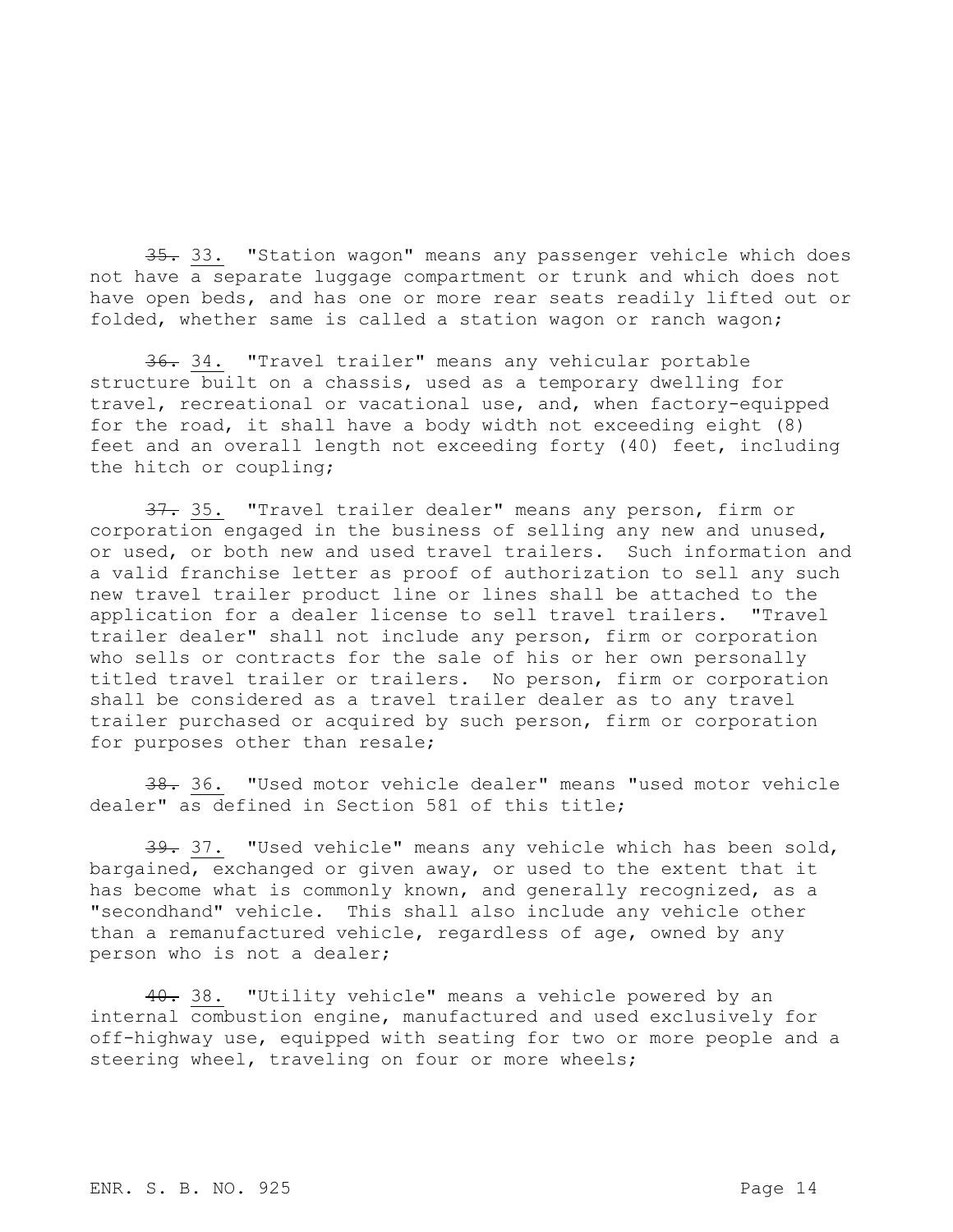41. 39. "Vehicle" means any type of conveyance or device in, upon or by which a person or property is or may be transported from one location to another upon the avenues of public access within the state. "Vehicle" does not include bicycles, trailers except travel trailers and rental trailers, or implements of husbandry as defined in Section 1-125 of this title. All implements of husbandry used as conveyances shall be required to display the owner's driver license number or license plate number of any vehicle owned by the owner of the implement of husbandry on the rear of the implement in numbers not less than two (2) inches in height. The use of the owner's social security number on the rear of the implement of husbandry shall not be required; and

42. 40. "Vehicle remanufacturer" means a commercial entity which assembles remanufactured vehicles.

SECTION 4. This act shall become effective November 1, 2013.